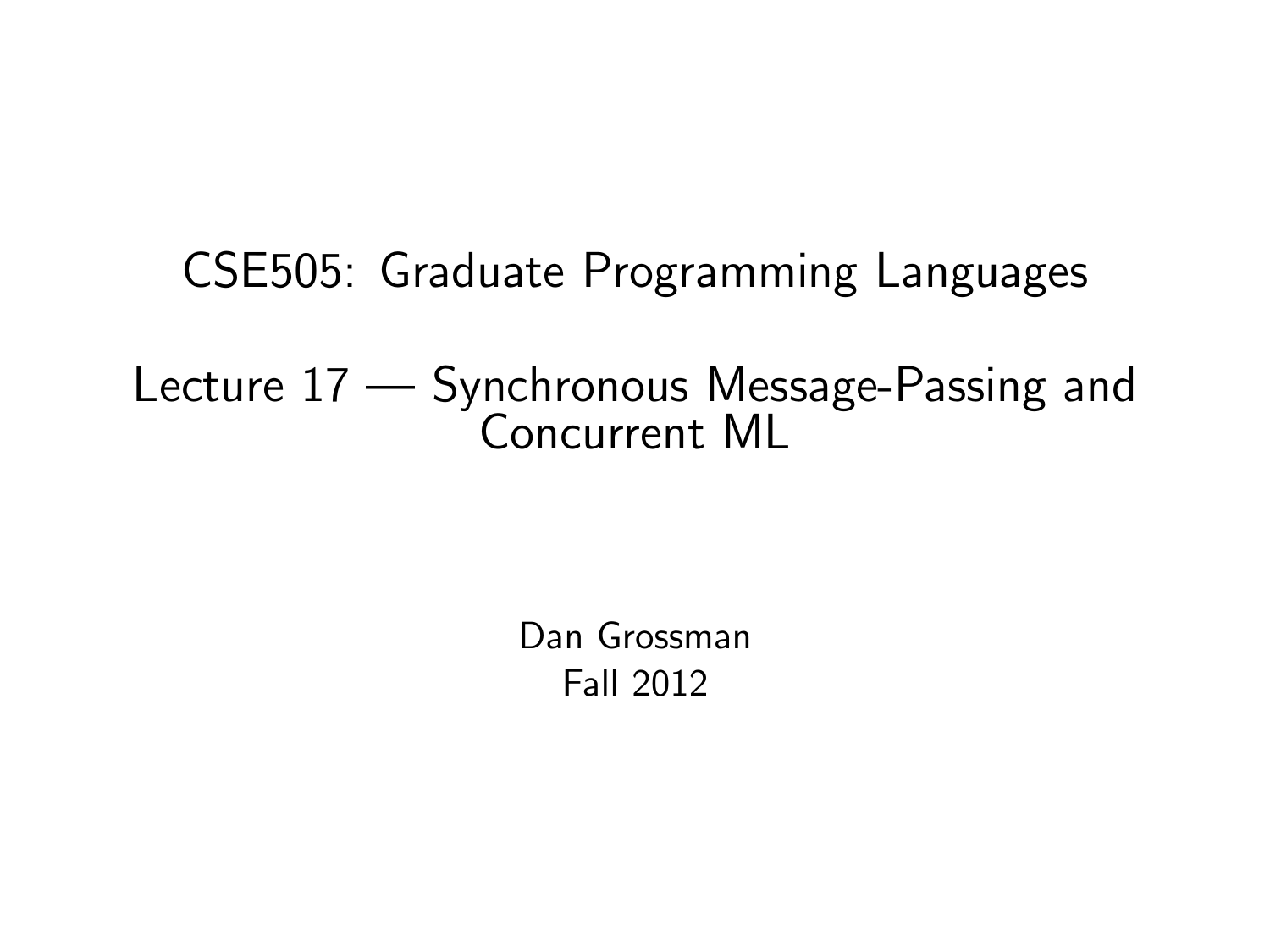# Message Passing

- $\blacktriangleright$  Threads communicate via send and receive along channels instead of read and write of references
- $\triangleright$  Not so different? (can implement references on top of channels and channels on top of references)
- $\triangleright$  Synchronous message-passing
	- $\triangleright$  Block until communication takes place
	- $\blacktriangleright$  Encode asynchronous by "spawn someone who blocks"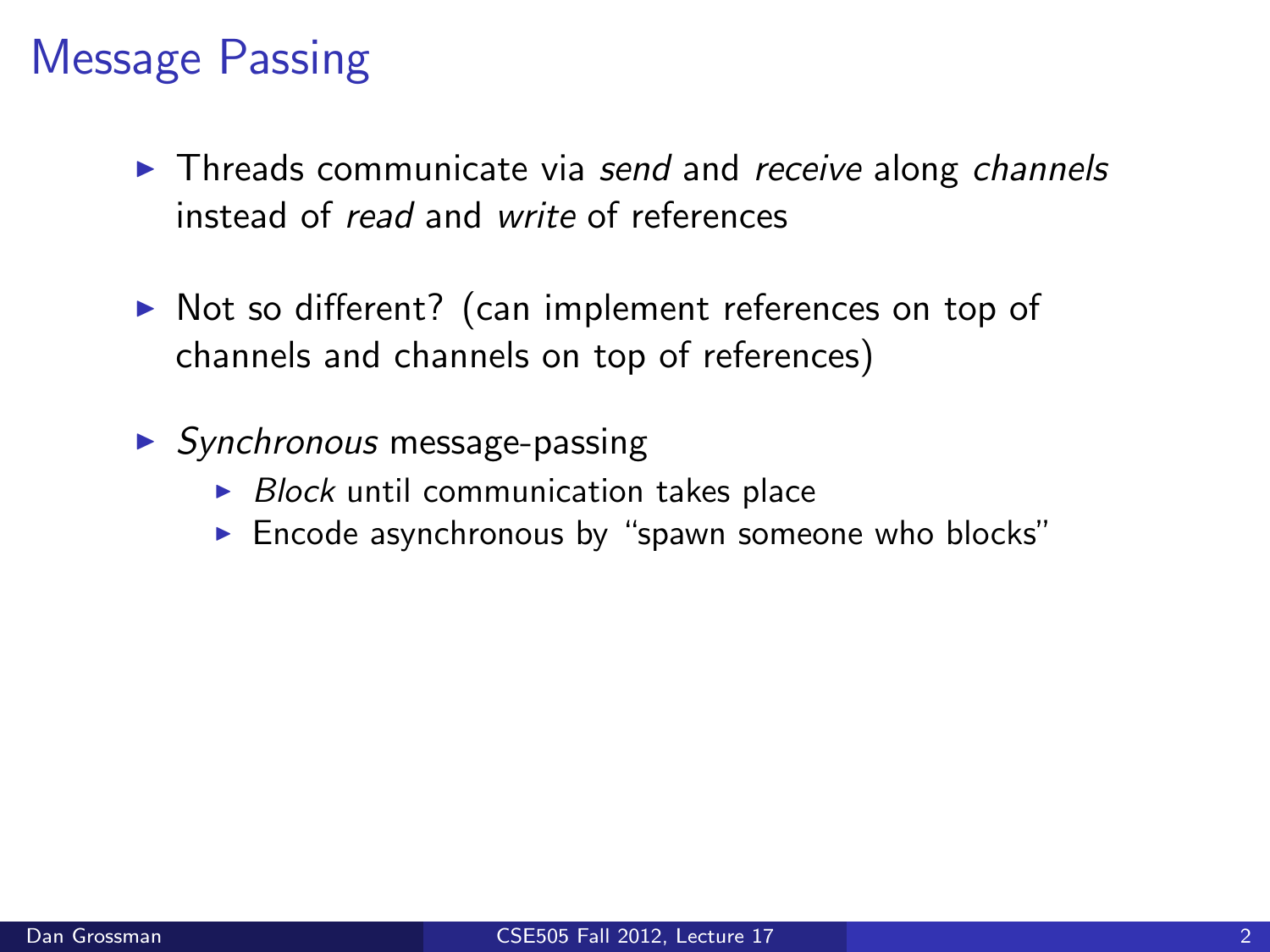# Concurrent ML

- $\triangleright$  CML is synchronous message-passing with first-class synchronization events
	- $\triangleright$  Can wrap synchronization abstractions to make new ones
	- $\blacktriangleright$  At run-time
- $\triangleright$  Originally done for ML and fits well with lambdas, type-system, and implementation techniques, but more widely applicable
	- $\triangleright$  Variants available in Racket, OCaml, Haskell, ...
- $\triangleright$  Very elegant and under-appreciated
- $\blacktriangleright$  Think of threads as very lightweight
	- $\triangleright$  Creation/space cost about like a function call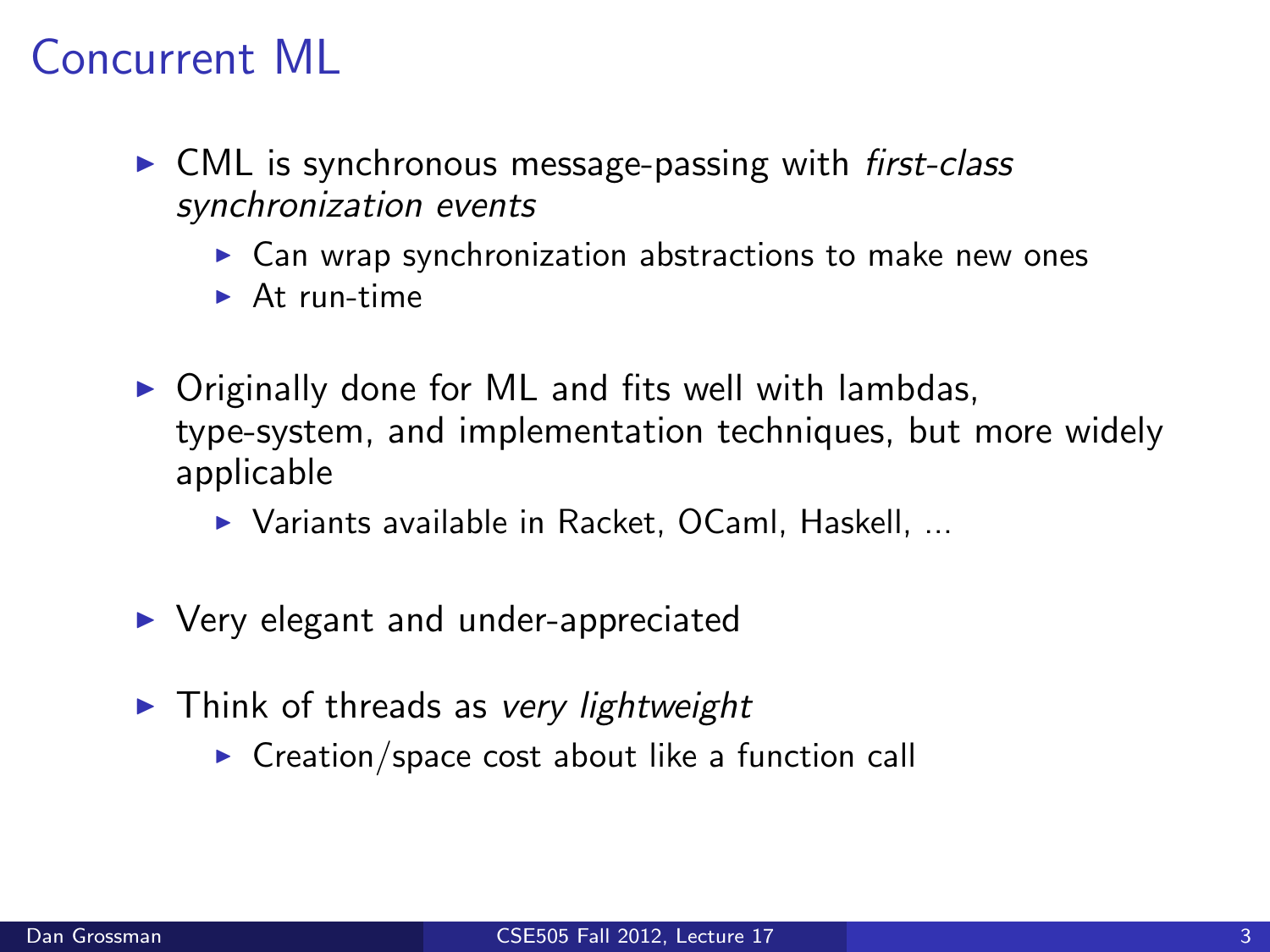#### The Basics

type 'a channel (\* messages passed on channels \*) val new\_channel : unit -> 'a channel

```
type 'a event (* when sync'ed on, get an 'a *)
val send : 'a channel \rightarrow 'a \rightarrow unit event
val receive : 'a channel -> 'a event
val sync : 'a event \rightarrow 'a
```
- $\triangleright$  Send and receive return "events" immediately
- $\triangleright$  Sync blocks until "the event happens"
- $\triangleright$  Separating these is key in a few slides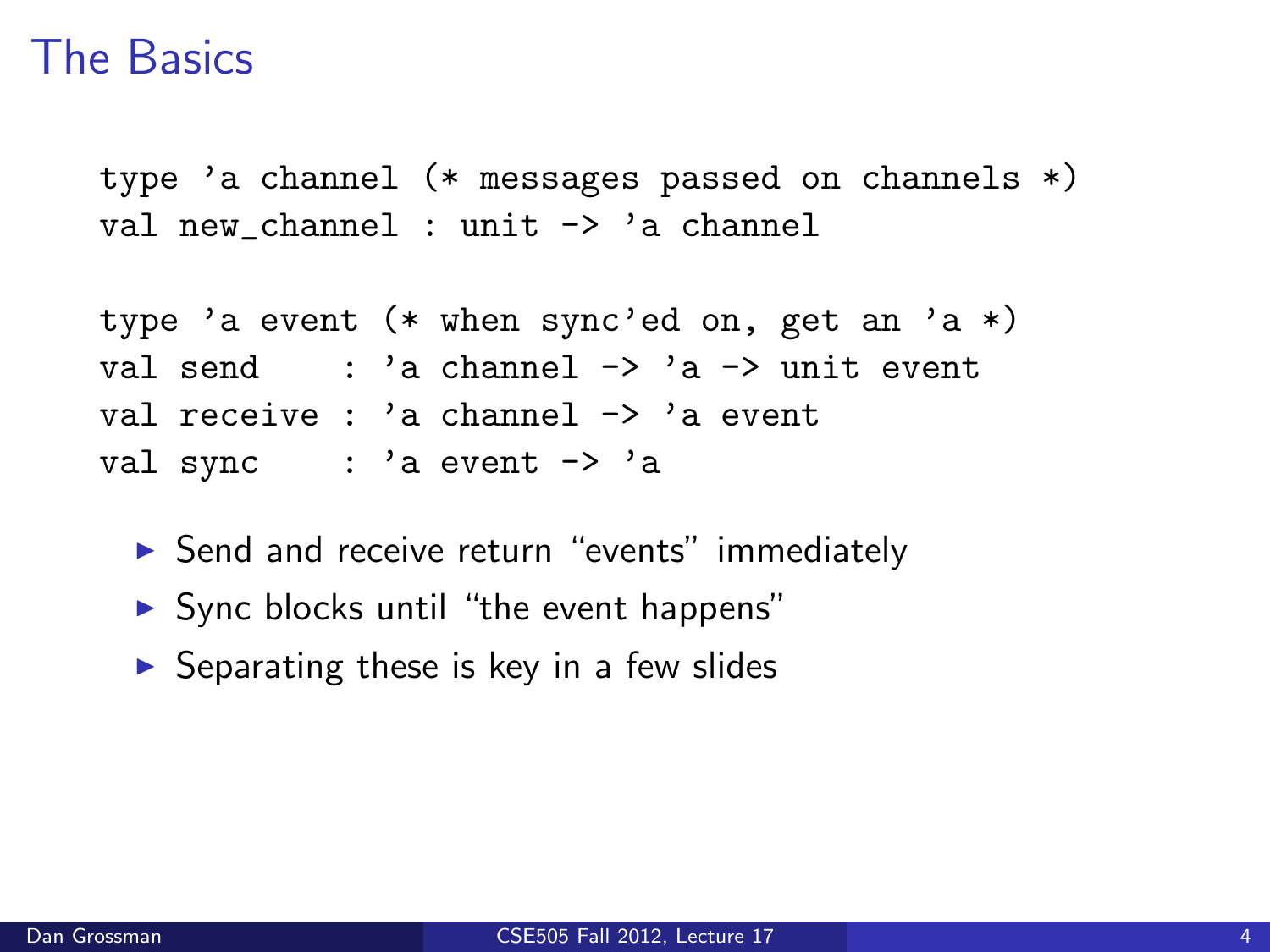#### Simple version

Can define helper functions by trival composition:

let sendNow ch  $a = sync$  (send ch  $a$ ) (\* block \*) let recvNow ch = sync (receive ch)  $(*$  block  $*)$ 

"Who communicates" is up to the CML implementation

- $\triangleright$  Can be nondeterministic when there are multiple senders/receivers on the same channel
- $\blacktriangleright$  Implementation needs collection of waiting senders xor receivers

Terminology note:

- $\blacktriangleright$  Function names are those in OCaml's Event library.
- $\blacktriangleright$  In SML, the CML book, etc.:

|  | $send \leadsto sendEvt$            | sendNow $\rightsquigarrow$ send |  |
|--|------------------------------------|---------------------------------|--|
|  | receive $\rightsquigarrow$ recvEvt | recyNow $\rightsquigarrow$ recy |  |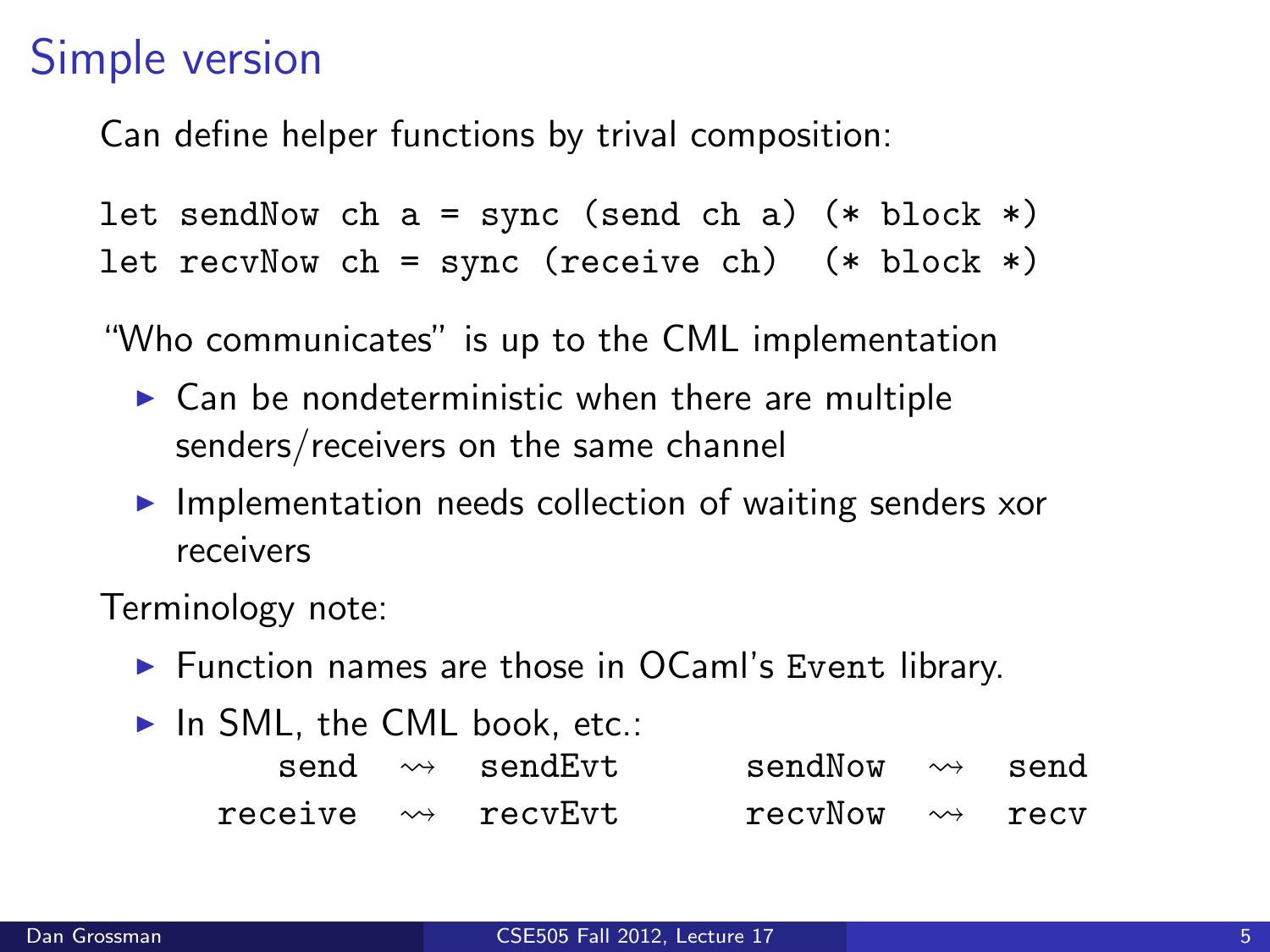#### Bank Account Example

See lec17code.ml

- $\triangleright$  First version: In/out channels are only access to private reference
	- $\blacktriangleright$  In channel of type action channel
	- $\triangleright$  Out channel of type float channel
- $\triangleright$  Second version: Makes functional programmers smile
	- $\triangleright$  State can be argument to a recursive function
	- $\blacktriangleright$  "Loop-carried"
	- $\blacktriangleright$  Hints at deep connection between references and channels
		- $\triangleright$  Can implement the reference abstraction in CML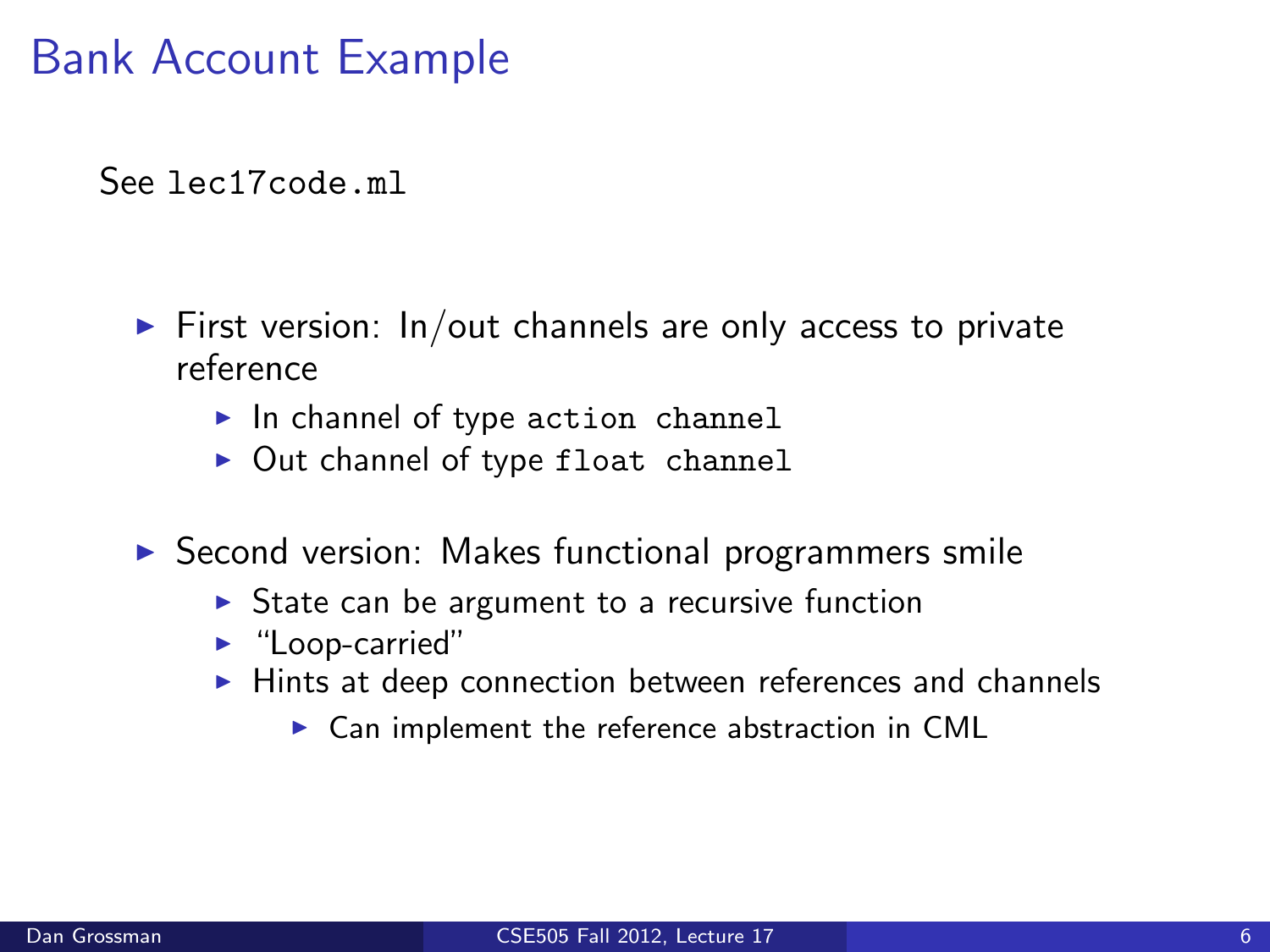#### The Interface

The real point of the example is that you can abstract all the threading and communication away from clients:

```
type acct
val mkAcct : unit -> acct
val get : acct -> float -> float
val put : acct \rightarrow float \rightarrow float
```
Hidden thread communcation:

- $\triangleright$  mkAcct makes a thread (the "this account server")
- $\triangleright$  get and put make the server go around the loop once

Races naturally avoided: the server handles one request at a time

 $\triangleright$  CML implementation has queues for waiting communications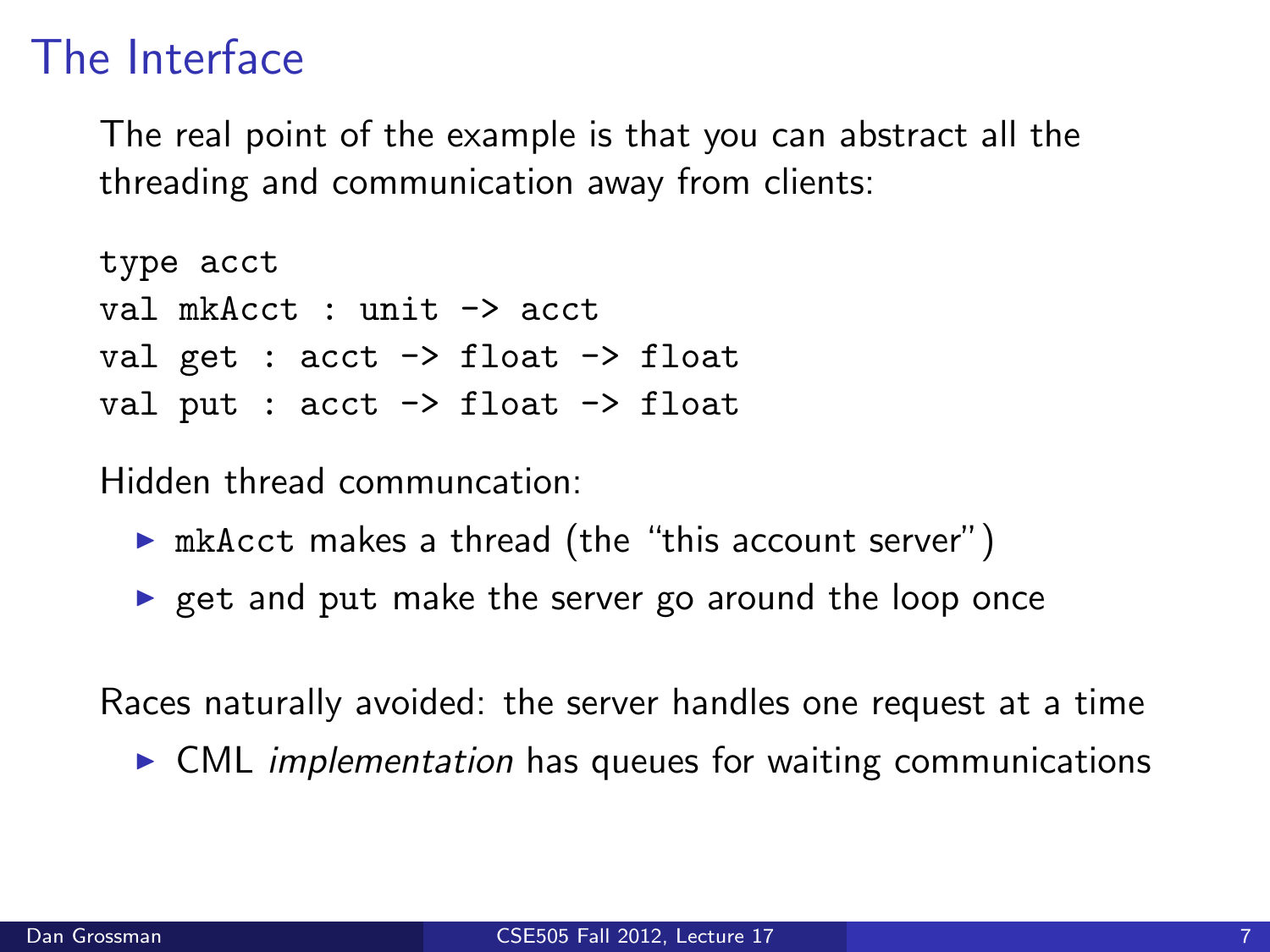#### Streams

Another pattern/concept easy to code up in CML is a stream

 $\triangleright$  An infinite sequence of values, produced lazily ("on demand")

Example in lec17code.ml: square numbers

Standard more complicated example: A network of streams for producing prime numbers. One approach:

- $\blacktriangleright$  First stream generates 2, 3, 4, ...
- $\triangleright$  When the last stream generates a number p, return it and dynamically add a stream as the new last stream
	- $\triangleright$  Draws input from old last stream but outputs only those that are not divisible by  $p$

Streams also:

- $\blacktriangleright$  Have deep connections to *circuits*
- $\triangleright$  Are easy to code up in lazy languages like Haskell
- $\triangleright$  Are a key abstraction in real-time data processing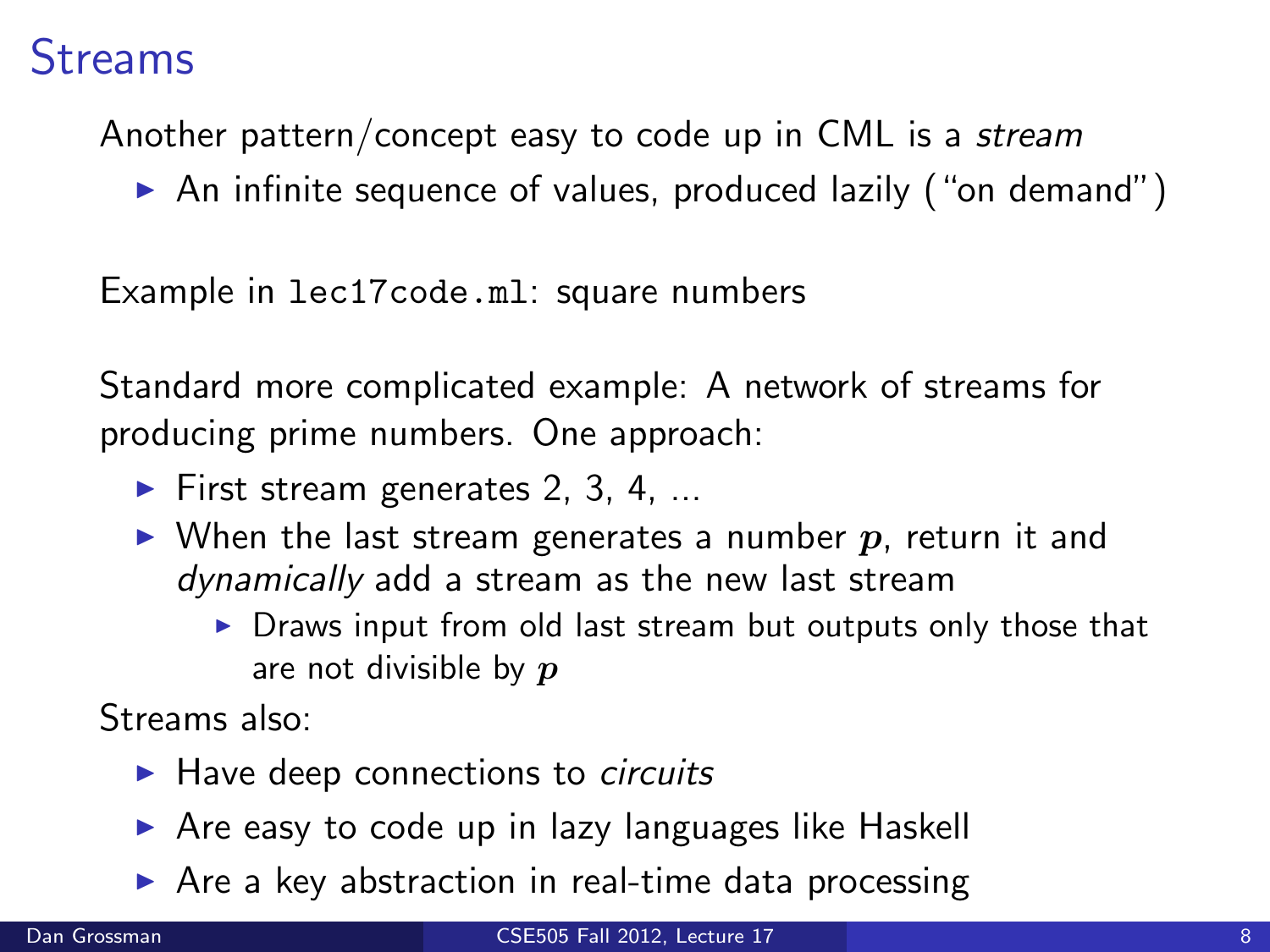#### Wanting choice

- $\triangleright$  So far just used sendNow and recvNow, hidden behind simple interfaces
- $\triangleright$  But these *block* until the *rendezvous*, which is insufficient for many important communication patterns
- Example: add : int channel  $\rightarrow$  int channel  $\rightarrow$  int
	- $\triangleright$  Must choose which to receive first; hurting performance if other provider ready earlier
- ► Example: or : bool channel -> bool channel -> bool
	- $\blacktriangleright$  Cannot short-circuit

This is why we split out sync and have other primitives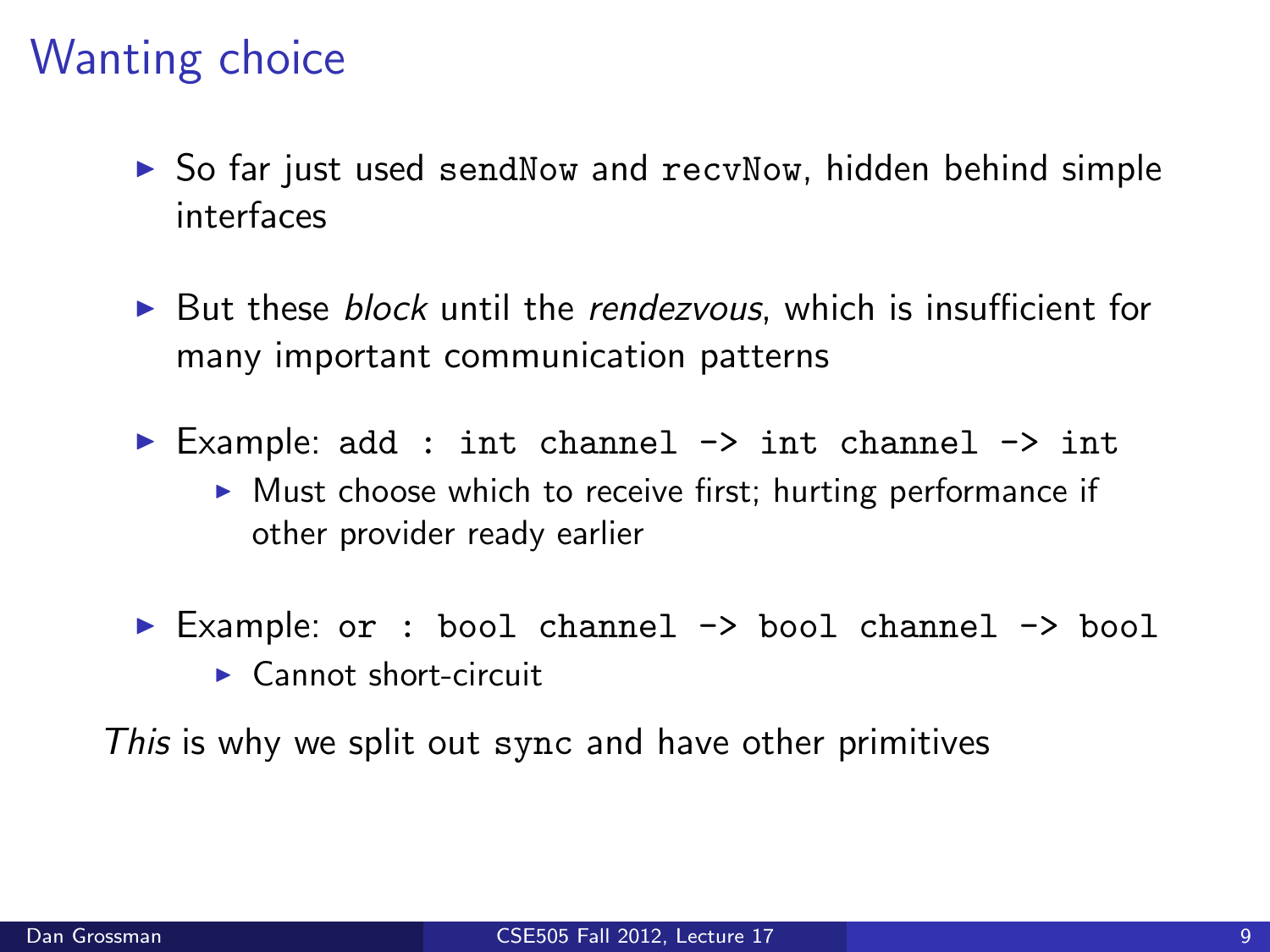#### Choose and Wrap

```
type 'a event (* when sync'ed on, get an 'a *)
val send : 'a channel \rightarrow 'a \rightarrow unit event
val receive : 'a channel -> 'a event
val sync : 'a event -> 'a
```
val choose : 'a event list  $\rightarrow$  'a event val wrap : 'a event  $\rightarrow$  ('a  $\rightarrow$  'b)  $\rightarrow$  'b event

- $\triangleright$  choose: when synchronized on, block until one of the events happen (cf. UNIX select, but more useful to have sync separate)
- $\triangleright$  wrap: an event with the function as post-processing
	- $\triangleright$  Can wrap as many times as you want

Note: Skipping a couple other key primitives (e.g., withNack for timeouts)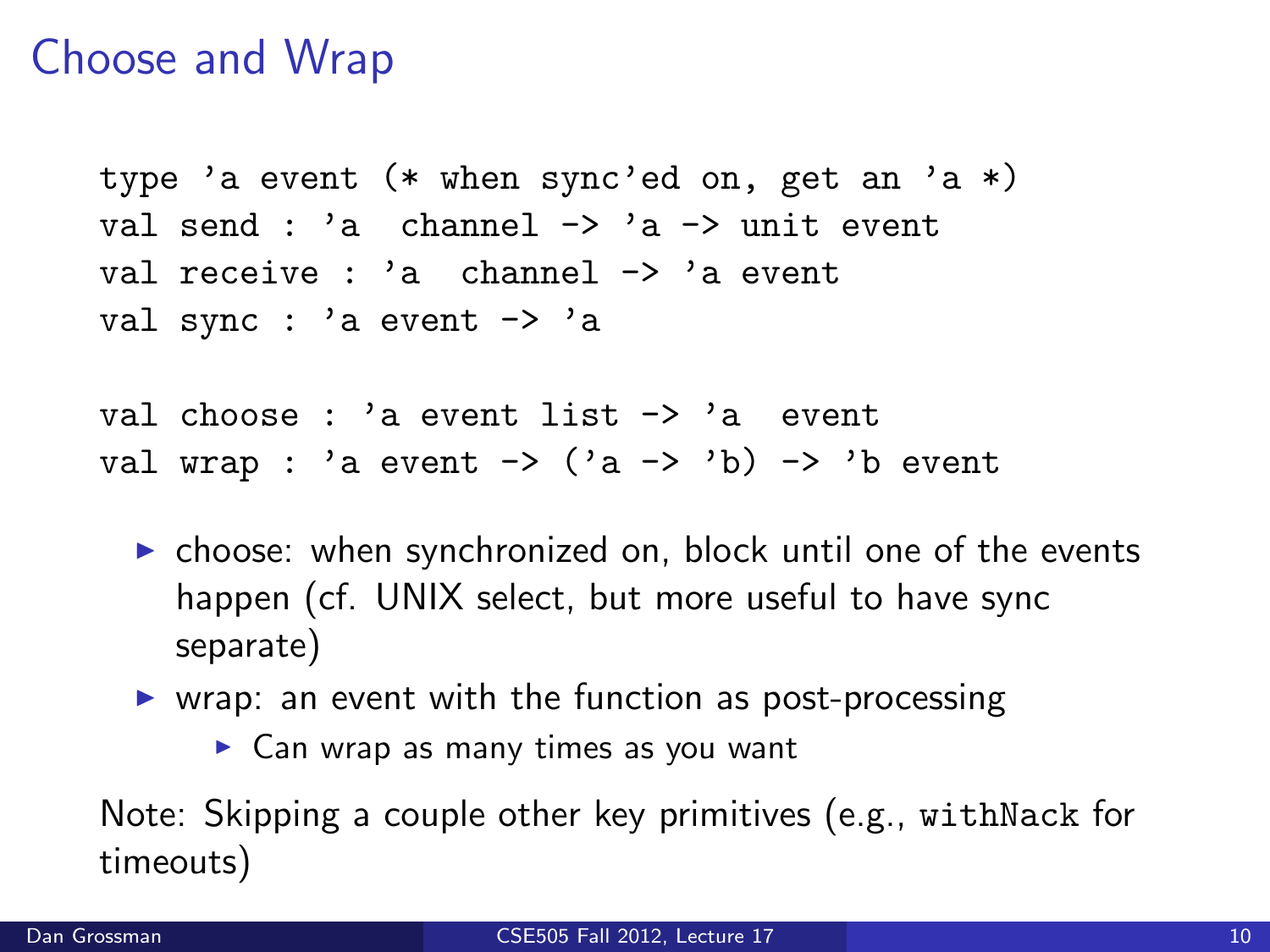# **Circuits**

To an electrical engineer:

- $\triangleright$  send and receive are ends of a gate
- $\triangleright$  wrap is combinational logic connected to a gate
- $\blacktriangleright$  choose is a multiplexer
- $\triangleright$  sync is getting a result out

To a programming-language person:

- $\triangleright$  Build up a data structure describing a communication protocol
- $\triangleright$  Make it a first-class value that can be by passed to sync
- $\triangleright$  Provide events in interfaces so other libraries can compose larger abstractions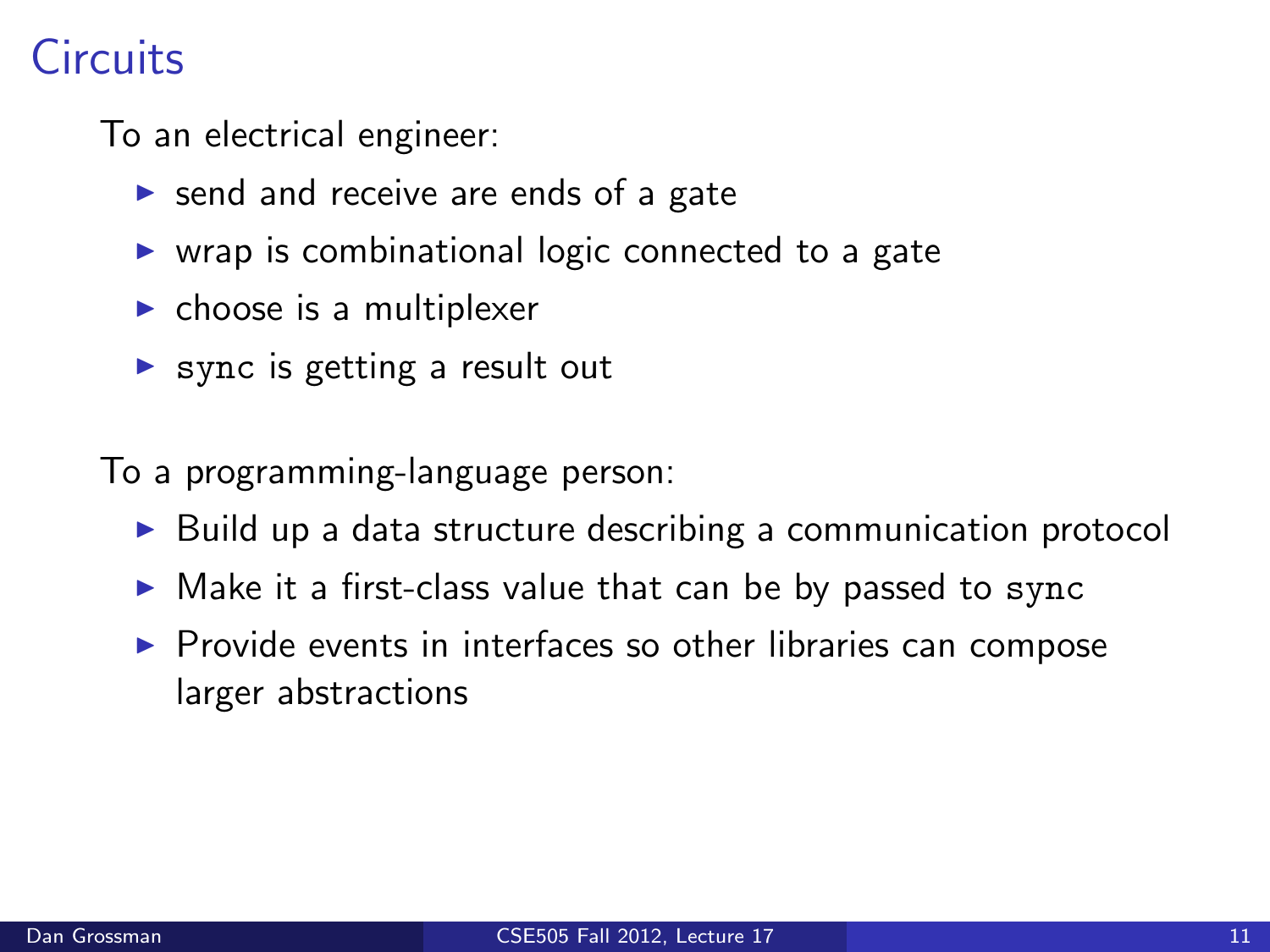# What can't you do

CML is by-design for point-to-point communication

- $\triangleright$  Provably impossible to do things like 3-way swap (without busy-waiting or higher-level protocols)
- $\triangleright$  Related to issues of common-knowledge, especially in a distributed setting
- $\triangleright$  Metamoral: Being a broad computer scientist is really useful